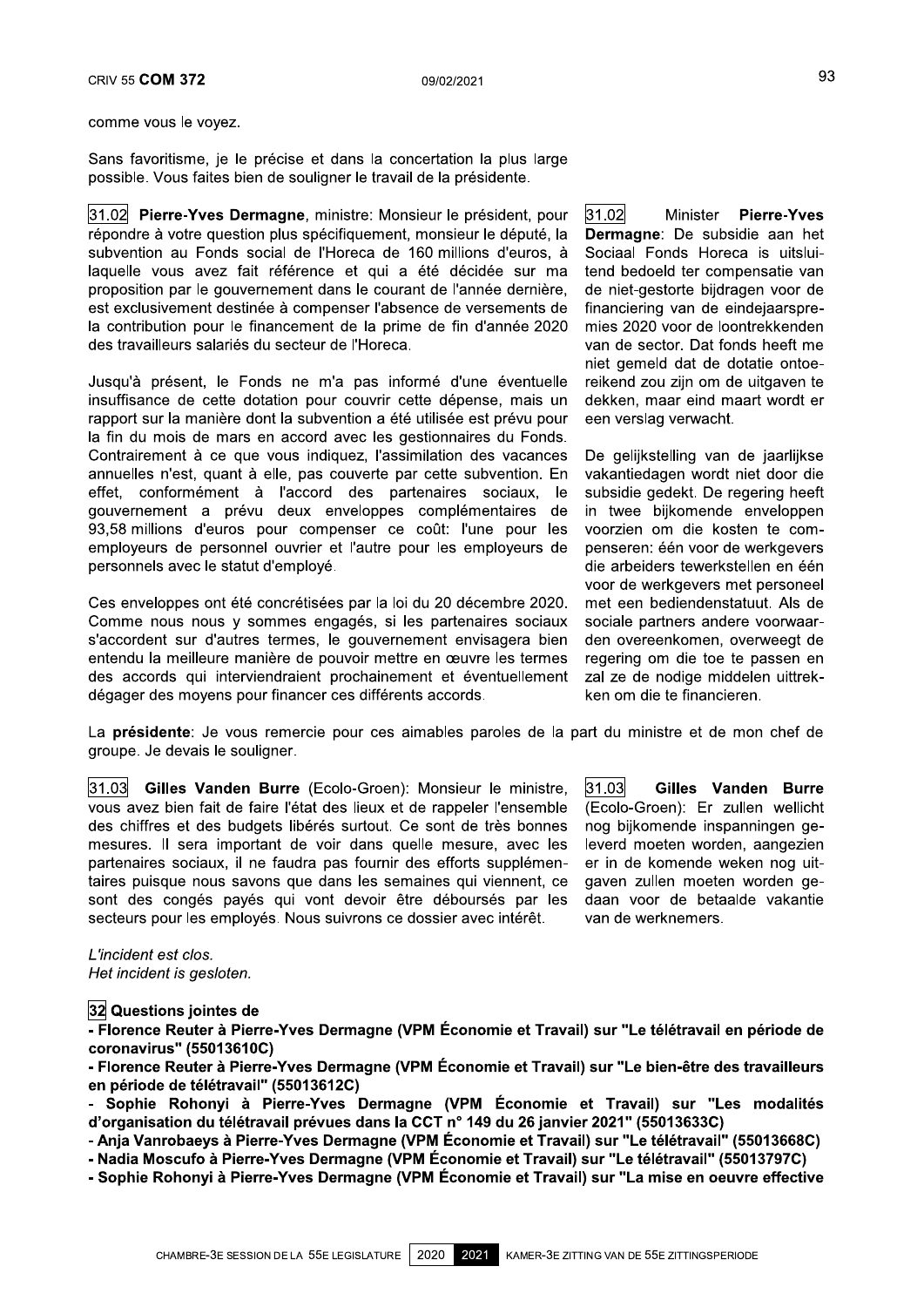<sup>09/02/2021</sup><br>du droit à la déconnexion numérique" (55013842C)<br>- Nadia Moscufo à Pierre-Yves Dermagne (VPM Écon<br>(55013798C)<br><u>32</u> Samengevoegde vragen van<br>- Florence Reuter aan Pierre-Yves Dermagne (VEM E<br>coronacrisis" (5501 external and distributed in the offer the offering the offering the offering the offering the offering the distributed a Pierre-Yves Dermagne (VPM Économie et Travail) sur "Le droit à la déconnexion"<br>(55013798C)<br>2. Samenge (55013798C)<br>32 Samengevoegde vragen van 94<br>du droit à la déconnexion numérique" (550<sup>-</sup><br>- Nadia Moscufo à Pierre-Yves Dermagne (<br><u>(55</u>013798C)<br>32 Samengevoegde vragen van<br>- Florence Reuter aan Pierre-Yves Dermag<br>coronacrisis" (55013610C)<br>- Florence Reuter aan Pi extra dia different and Pierre-Yves Dermagne (VPM Economie et Travail) sur "Le droit à la déconnexion"<br>
19/02/2021<br>
- Nadia Moscuro à Pierre-Yves Dermagne (VPM Economie et Travail) sur "Le droit à la déconnexion"<br>
19/01/37 94<br>
du droit à la déconnexion nun<br>
- Nadia Moscufo à Pierre-Yve<br>
(55013798C)<br>
<u>32</u> Samengevoegde vragen va<br>
- Florence Reuter aan Pierre-<br>
coronacrisis'' (55013610C)<br>
- Florence Reuter aan Pierre-<br>
telewerkende werknemers' du droit à la déconnexion numérique" (55013842C)<br>
- Nadia Moscuto à Pierre-Yves Dermagne (VPM Économie et Travail) sur "Le droit à la déconnexion"<br>
(55013798C)<br>
33 Samengevoegde vragen van<br>
- Florence Reuter aan Pierre-Yve du droit à la déconnexion numérique" (550138<br>
- Nadia Moscufo à Pierre-Yves Dermagne (VF<br>
(55013798C)<br>
22] Samengevoegde vragen van<br>
- Florence Reuter aan Pierre-Yves Dermagne<br>
coronacrisis" (55013610C)<br>
- Florence Reuter u droit a la deconnextion inutilerique (35013642C)<br>
- Nadia Moscufo à Pierre-Yves Dermagne (VPM Economie et Travail) sur "Le droit à la déconnexion"<br>
(55013798C)<br>
32] Samengevoegde vragen van<br>
- Florence Reuter aan Pierre-

The Connaction of Pierre-Trees Dermagne (VEM Economie et Travali) survey that in the Constant in S5013798C)<br>
(55013798C)<br>
Cornoractisis "(55013610C)<br>
Cornoractisis" (55013612C)<br>
- Florence Reuter aan Pierre-Yves Dermagne ( [32] Samengevoegde vragen van<br>
Erlorence Reuter aan Pierre-Yves Dermagne (VEM Economie en Werk) over "Het telewerk tijdens de<br>
coronacrisis" (55013610C)<br>
- Florence Reuter aan Pierre-Yves Dermagne (VEM Economie en Werk) ov

(55013798C)

bergevolution Form and The Communication of Finder and Pierre-Yves Dermagne (VEM Economie en Werk) over "Het telewerk tijdens de<br>
coronacrisis" (55013610C)<br>
- Florence Reuter aan Pierre-Yves Dermagne (VEM Economie en Werk) - Fiorence Reuter aan Pierre-Yves Dermagne (VEM Economie en Werk) over "Het telewerk tijdens de<br>
coronacrisis" (55013610C)<br>
- Florence Reuter aan Pierre-Yves Dermagne (VEM Economie en Werk) over "Het welzijn van de<br>
telewe coronacrisis (55013610C)<br>
- Florence Reuter aan Pierre-Yves Der<br>
telewerkende werknemers" (55013612C)<br>
- Sophie Rohonyi aan Pierre-Yves Derma<br>
26 januari 2021 bepaalde modaliteiten vo<br>
- Anja Vanrobaeys aan Pierre-Yves Der - Fiorence Keuter aan Piere-Yves Dermagne (VEM Economie en Werk) over "Het Wezijn van de<br>
relewerkende werknemers" (55013612C)<br>
- Sophie Rohonyi aan Pierre-Yves Dermagne (VEM Economie en Werk) over "Telewerk" (5501368C)<br>
- $\overline{ }$ <u>32.01</u> Sopnie Rononyi (DeFI): *Monsieur le ministre, une importante* convention collective de travail vient d'être signée entre les entreprises et les organisations syndicales concernant l'organisation du télétravail devenu recommandé puis obligatoire en raison de la pandémie.

 $\mathbb{R}^2$ En depit de son caractere suppietit et temporaire (la convention est applicable jusqu'au 31 décembre 2021), la convention ouvre la porte à d'autres CCT au sein de l'entreprise, des modifications au règlement de travail, des accords individuels avec le télétravailleur, ou des politiques de télétravail menées dans le cadre de la concertation<br>sociale pour des éléments importants de la relation sociale pour des elements importants de la relation employeur/travailleur.

Cela concerne notamment la mise a disposition par l'employeur des équipements et de l'assistance technique nécessaires au télétravail (la mise à disposition d'un ordinateur portable, la prise en charge par l'employeur des frais d'installation des programmes informatiques pertinents s'il utilise son propre équipement informatique, des frais d'utilisation, de fonctionnement et d'entretien et d'amortissement et les frais de connexion supplémentaires...)

 $\mu$ e la meme maniere, les modalites des noralres de travali, les modalités du contrôle quant aux résultats à atteindre et/ou aux critères d'évaluation et l'accessibilité et la non-accessibilité du télétravailleur qui consistent en des moments ou périodes pendant lesquels le télétravailleur doit être joignable ou au cours desquels il n'est pas joignable (droit à la déconnexion), pourront faire l'objet d'accords similaires à ceux précités.

 L'accord de gouvernement entend pourtant depasser ce cadre temporaire et exceptionnel en précisant qu" en concertation avec les partenaires sociaux, on examinera notamment sur la base des expériences récentes, si des mesures peuvent être prises pour réaliser le plein potentiel social et économique du télétravail".

 La signature de cette CCT est-elle une premiere etape vers la reconnaissance pleine et entière du télétravail?

One evaluation est-elle prevue avec les partenaires sociaux? Dans l'affirmative, dans quel délai?

 $|32.01|$ Sophie Rohonyi (DéFI): Recent werd er tussen bedrijven en vakbondsorganisaties een belangrijke tijdelijke cao ondertekend over de organisatie van het telewerk. Die maakt ruim baan voor wijzigingen van het arbeidsreglement, met name wat de terbeschikkingstelling van de nodige uitrusting en technische bijstand door de werkgever betreft.

i. is de ondertekening van die cao de eerste stap naar een volledige erkenning van het telewerk? Zal er in samenspraak met de sociale partners een evaluatie plaatsvinden? Worden er verbeteringen overwogen, zoals de verankering van het recht om onbereikbaar te zijn? Hoe staat het met de toepassing van de arbeidsongevallenwetgeving op telewerk?

 De cultuur van de permanente bereikbaarheid zorgt er vaak voor dat<br>de arens tussen privé- en grens tussen privéberoepsleven vervaagt. Nu bijna 37 % van de Europese werknemers telewerkt, is het recht om onbereikbaar te zijn belangrijker dan ooit. De wet van 2018 verplicht de Belgische werkgevers er echter niet toe om dat recht buiten de werkuren te eerbiedigen, maar enkel om met de vakbonden overleg te plegen.

 $\mathbb{Z}^2$ Doordat enige regelgeving ontbreekt, ontstaat er een grote flexibiliteit, waaraan het telewerk zijn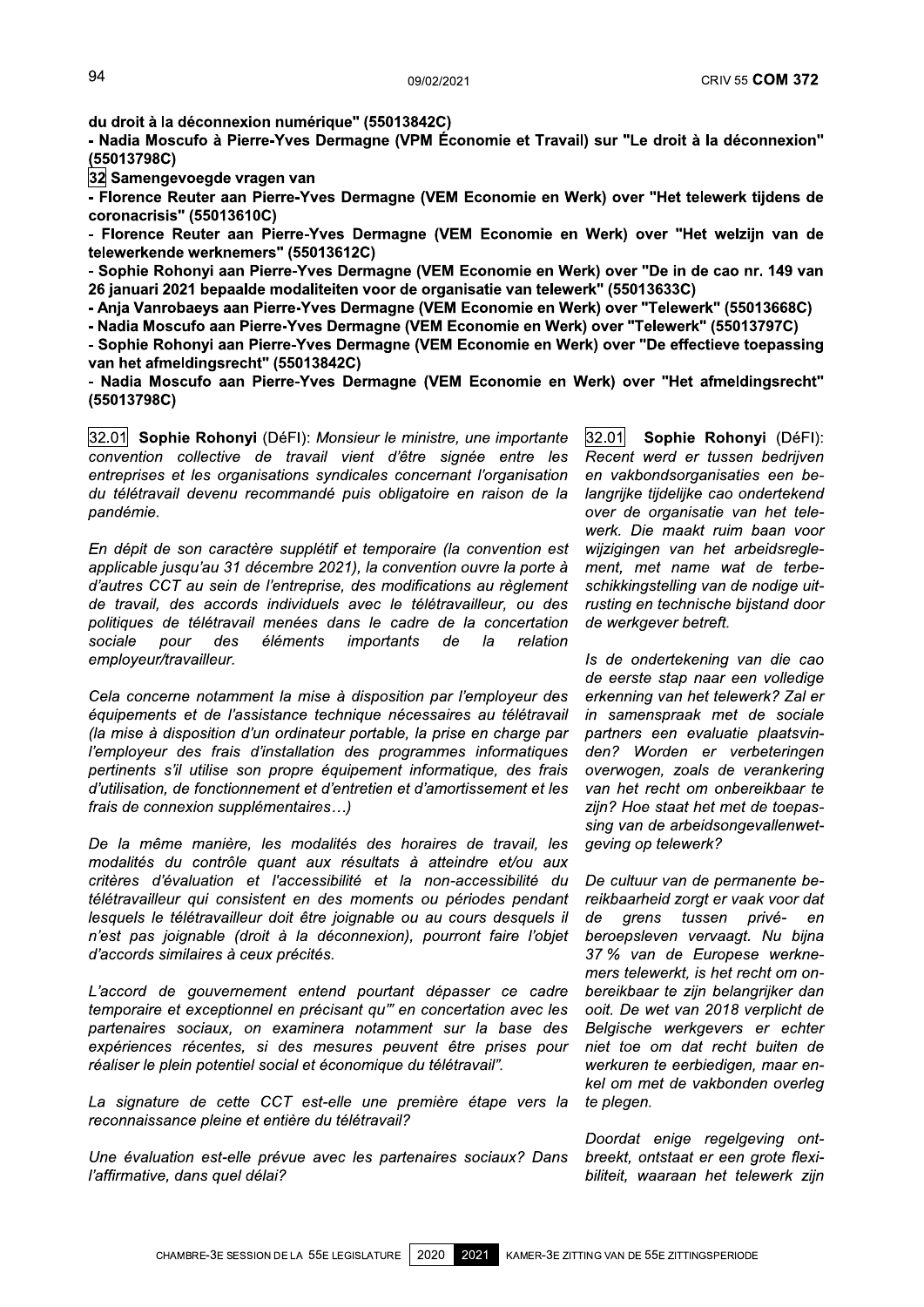Des améliorations sont-elles envisagées, ERIV 55 **COM 372**<br>
Des améliorations sont-elles envisagées, notamment par la wettelijke bakensi<br>
consécration du droit à la déconnexion, dans le respect de la echter helemaal<br>
concertation sociale?<br>
Comment s'appréhende la

Ú, Comment s'apprenende la regiementation des accidents du travail

ERIV 55 **COM 372**<br>
Des améliorations sont-elles envisagées, notamment par la wettelijke bakens is<br>
consécration du droit à la déconnexion, dans le respect de la echter helemaal<br>
concertation sociale?<br>
Comment s'appréhende CRIV 55 **COM 372**<br>
Des améliorations sont-elles envis<br>
consécration du droit à la déconne<br>
concertation sociale?<br>
Comment s'appréhende la réglementa<br>
dans ce cadre?<br>
Monsieur le ministre, la numérisation<br>
travail peut avoi Des améliorations sont-elles<br>consécration du droit à la dé<br>concertation sociale?<br>Comment s'appréhende la rég<br>dans ce cadre?<br>Monsieur le ministre, la numé<br>travail peut avoir des effets délé.<br>la connexion permanente vien<br>lim Monsieur le ministre, la numérisation de notre environnement de Des améliorations sont-elles envisagées, notamment par la<br>consécration du droit à la déconnexion, dans le respect de la<br>concertation sociale?<br>Comment s'appréhende la réglementation des accidents du travail<br>dans ce cadre?<br>M Les ameliorations sont-eiles envisagees, notamment par la wetterligte concertation or di di deconnexion, dans le respect de la echter word to concertation sociale?<br>
Comment s'appréhende la réglementation des accidents du t

consecration ou droit a la deconnexion, dans le respect de la<br>concertation sociale?<br>Comment s'appréhende la réglementation des accidents du travail<br>dans ce cadre?<br>Monsieur le ministre, la numérisation de notre environnemen concertation sociale?<br>
Comment s'appréhende la réglementation des accidents du travail Parlement op :<br>
dans ce cadre?<br>
Monsieur le ministre, la numérisation de notre environnement de recht om onbere<br>
travail peut avoir des Comment s'appréhende la réglementation des accidents du travail Parlement op<br>dans ce cadre? den een resol<br>dans ce cadre? den een resol<br>Monsieur le ministre, la numérisation de notre environnement de recht om onbe<br>travail p Ľ, Dans le contexte sanitaire actuel, ou l'on recense pres de 37% des Monsieur le ministre, la numérisation de notre environnement de recontravail peut avoir des effets délétères sur les travailleurs. La culture de<br>la connexion permanente vient en effet très souvent brouiller les Zult<br>limite

Monsieur ie ministre, ia numerisation de nortre entricomiement de<br>
travailleurs certic and the entricomiement of the entricomiement of<br>
la connexion permanente vient en effet très souvent brouiller les Zult u een<br>
limites chavall peut avoir des eneis deleteres sur les travailleurs. La culture de<br>
la connexion permanente vient en effet très souvent brouiller les Thintes entre vie privée et vie professionnelle, de sorte que certains vo<br>
trava a connexion permanente vient en enet tres souvent brouwer ies zu<br>limites entre vie privée et vie professionnelle, de sorte que certains vor<br>travailleurs se sentent pourchassés en permanence par leur travail. ge<br>Dans le con Ċ, Or, comme la rappele votre predecesseure, madame Muylle, le 15 mai de l'année dernière, contrairement à la législation française, cette loi de 2018 n'oblige pas les employeurs en Belgique à respecter le droit à la déconnexion des employés en dehors des heures de travail. fravailents europens en telentavail, le troit a la deconnexion, zoals her connu dans notre pays par les articles 15 à 17 de la loi du voorstander van<br>26 mars 2018 relative au renforcement de la croissance économique een gr La loi ne ferait que les obliger à "se concerter" avec les syndicats sur<br>la question.

zo mars zo ra relative<br>
et de la cohésion socia<br>
Or, comme l'a rappelé<br>
mai de l'année dernière<br>
loi de 2018 n'oblige pa<br>
droit à la déconnexion<br>
La loi ne ferait que les<br>
la question.<br>
Cette soi-disant obligat<br>
sur la que Cette soi-disant obligation révèle donc l'absence d'un cadre légal clair Or, comme l'a rappelé votre prédécesseure, madame Muylle, le 15<br>mai de l'année dernière, contrairement à la législation française, cette<br>loi de 2018 n'oblige pas les employeurs en Belgique à respecter le<br>droit à la déconne or, comme ra rappele votre predecesseure, madame muylle, le 15 recht op de noi<br>mai de l'année dernière, contrairement à la législation française, cette ook de facto kui<br>loi de 2018 n'oblige pas les employeurs en Belgique à dénonçaient encore en septembre dernier. Certes, l'absence de<br>réglementation permet une flexibilité et une autonomie qui font le ol de 2018 n'oblige pas les employeurs en Belgique à respecter le<br>droit à la déconnexion des employés en dehors des heures de travail.<br>La loi ne ferait que les obliger à "se concerter" avec les syndicats sur<br>la question.<br>C droit a la deconnexion des employes en denors des neures de travail.<br>La loi ne ferait que les obliger à "se concerter" avec les syndicats sur<br>la question.<br>Cette soi-disant obligation révèle donc l'absence d'un cadre légal cas aujourd'hui, le travailleur n'a véritablement aucune protection contre des abus qui pourraient potentiellement lui porter préjudice. Fa question.<br>
Cette soi-disant obligation révèle donc l'absence d'un cadre légal clasur la question, ce que plusieurs organisations syndicale<br>
dénonçaient encore en septembre dernier. Certes, l'absence d'églementation perm sur la question, ce que puisieurs organisations syndicales<br>dénonçaient encore en septembre dernier. Certes, l'absence de<br>réglementation permet une flexibilité et une autonomie qui font le<br>succès du télétravail. Toutefois, denonçaient encore en sepembre dernier. Certes, raosence de<br>
réglementation permet une flexibilité et une autonomie qui font le<br>
succès du télétravail. Toutefois, sans aucune balise, comme c'est le<br>
cas aujourd'hui, le tra

Ċ,  $C$ est d'allieurs face a ce risque que le Parlement europeen a adopte,

Allez-vous mettre en place un cadre juridique imposant de réelles succes au teletravali. Toutelois, sans aucune bailse, comme c'est le<br>cas aujourd'hui, le travailleur n'a véritablement aucune protection<br>contre des abus qui pourraient potentiellement lui porter préjudice.<br>C'est d'ailleurs cas aujoura nui, le travailleur n'a ventablement aucune protection<br>contre des abus qui pourraient potentiellement lui porter préjudice.<br>C'est d'ailleurs face à ce risque que le Parlement européen a adopté,<br>le 21 janvier de contre des abus qui pourraient potentienement iur poner prejudice.<br>
C'est d'ailleurs face à ce risque que le Parlement européen a adopté,<br>
le 21 janvier dernier, une résolution visant à protéger et à reconnaître<br>
le droit déconnexion de leurs employés? Fe aroll a la deconnexion en denors des neures de travail.<br>
Allez-vous mettre en place un cadre juridique imposant de réelles<br>
limites au télétravail pour mieux protéger les travailleurs de potentiels<br>
abus, en imposant au

 $\mathbf{r}$ Preconisez-vous, a rinstar du Parlement europeen, la reconnaissance

soient informés de leur droit à la déconnexion, et surtout qu'ils puissent concrètement l'exercer?

Allez-vous metite en place un cadre junique imposant de reelles<br>limites au télétravail pour mieux protéger les travailleurs de potentiels<br>abus, en imposant aux employeurs de respecter le droit à la<br>déconnexion de leurs emp mmies au eieravail pour meux proteger les travailleurs de potentiels<br>abus, en imposant aux employés?<br>Préconisez-vous, à l'instar du Parlement européen, la reconnaissance<br>du droit à la déconnexion comme un droit fondamental 32.02 Anja Vanrobaeys (sp.a): In antwoord op diverse vragen heeft Preconsez-vous, a rinstar du Parlement europeeri, la reconnaissance<br>du droit à la déconnexion comme un droit fondamental?<br>Quelles mesures préconisez-vous afin de garantir, comme le<br>demande la résolution du Parlement europé Quelles mesures préconisez-vous afin de garantir, comme le<br>demande la résolution du Parlement européen, que les travailleurs<br>soient informés de leur droit à la déconnexion, et surtout qu'ils<br>puissent concrétement l'exercer Quelles mesures préconisez-vous afin de garantir, comme le demande la résolution du Parlement européen, que les travailleurs soient informés de leur droit à la déconnexion, et surtout qu'ils puissent concrètement l'exerce Quelles riesures preconsez-vous and de garantur, comme le<br>demande la résolution du Parlement européen, que les travailleurs<br>soient informés de leur droit à la déconnexion, et surtout qu'ils<br>puissent concrétement l'exercer? dernande la resolution du Patienient europeeri, que les travailleurs<br>soient informés de leur droit à la déconnexion, et surtout qu'ils<br>puissent concrétement l'exercer?<br>32.02<br>d in het Parlement aangekondigd dat de flitscont zeer kleine ondernemingen het moeilijk hebben om een

95<br>
succes te danken heeft. Zonder<br>
bar la wettelijke bakens is de werknemer<br>
de la echter helemaal niet tegen mis-<br>
bruiken beschermd. Om dat risico<br>
weg te werken heeft het Europees<br>
travail Parlement op 21 januari jongs 95<br>
succes te danken heeft. Zonder<br>
par la wettelijke bakens is de werknemer<br>
ct de la echter helemaal niet tegen mis-<br>
bruiken beschermd. Om dat risico<br>
weg te werken heeft het Europees<br>
du travail Parlement op 21 januari 95<br>succes te danken heeft. Zonder<br>ar la wettelijke bakens is de werknemer<br>de la echter helemaal niet tegen mis-<br>bruiken beschermd. Om dat risico<br>weg te werken heeft het Europees<br>travail Parlement op 21 januari jongstle-<br>de 95<br>succes te danken heeft. Zonder<br>wettelijke bakens is de werknemer<br>echter helemaal niet tegen mis-<br>bruiken beschermd. Om dat risico<br>weg te werken heeft het Europees<br>Parlement op 21 januari jongstle-<br>den een resolutie aang weg te werken heeft het Europees<br>Parlement op 21 januari jongstle- $\,$ 02/2021<br>
succes te danken heeft. Zonder<br>
tamment par la wettelijke bakens is de werknemer<br>
le respect de la echter helemaal niet tegen mis-<br>
bruiken beschermd. Om dat risico<br>
weg te werken heeft het Europees<br>
ccidents succes te danken heeft. Zonder<br>
la wettelijke bakens is de werknemer<br>
la echter helemaal niet tegen mis-<br>
bruiken beschermd. Om dat risico<br>
weg te werken heeft het Europees<br>
ail Parlement op 21 januari jongstle-<br>
den een r succes te danken heeft. Zonder<br>wettelijke bakens is de werknemer<br>echter helemaal niet tegen mis-<br>bruiken beschermd. Om dat risico<br>weg te werken heeft het Europees<br>Parlement op 21 januari jongstle-<br>den een resolutie aangeno succes te danken neett. Zonder<br>
wettelijke bakens is de werknemer<br>
echter helemaal niet tegen mis-<br>
bruiken beschermd. Om dat risico<br>
weg te werken heeft het Europees<br>
il Parlement op 21 januari jongstle-<br>
den een resoluti

Zult u een juridisch raamwerk inechter nelemaal niet tegen mis-<br>bruiken beschermd. Om dat risico<br>weg te werken heeft het Europees<br>Parlement op 21 januari jongstle-<br>den een resolutie aangenomen ter<br>bescherming en erkenning van het<br>recht om onbereikbaar te bruiken bescherma. Om dat risico<br>
weg te werken heeft het Europees<br>
Parlement op 21 januari jongstle-<br>
den een resolutie aangenomen ter<br>
bescherming en erkenning van het<br>
recht om onbereikbaar te zijn.<br>
Zult u een juridisc weg te werken neent net Europees<br>
du travail Parlement op 21 januari jongstle-<br>
den een resolutie aangenomen ter<br>
bescherming en erkenning van het<br>
nement de recht om onbereikbaar te zijn.<br>
a culture de<br>
brouiller les Zult Panement op 21 januari jongstie-<br>den een resolutie aangenomen ter<br>bescherming en erkenning van het<br>recht om onbereikbaar te zijn.<br>Zult u een juridisch raamwerk in-<br>voeren met scherp afgepaalde re-<br>gels inzake telewerk, met den een resolutie aangenomen ter<br>bescherming en erkenning van het<br>ent de recht om onbereikbaar te zijn.<br>lure de<br>ler les Zult u een juridisch raamwerk in-<br>ertains voeren met scherp afgepaalde re-<br>gels inzake telewerk, met n bescherming en erkenning van het<br>
environnement de recht om onbereikbaar te zijn.<br>
eurs. La culture de<br>
vent brouiller les Zult u een juridisch raamwerk in-<br>
sorte que certains voeren met scherp afgepaalde re-<br>
par leur tr onnement de Fecht om onbereikbaar te zijn.<br>
La culture de<br>
t brouiller les Zult u een juridisch raamwerk in-<br>
eque certains voeren met scherp afgepaalde re-<br>
leur travail. gels inzake telewerk, met name<br>
soor de eerbiedigi Zult u een juridisch raamwerk in-<br>voeren met scherp afgepaalde re-<br>gels inzake telewerk, met name<br>voor de eerbiediging van het recht<br>om onbereikbaar te zijn? Bent u er<br>zoals het Europees Parlement<br>voorstander van om van di Went broulier less Zuit u een juridisch raamwerk in-<br>sorte que certains voeren met scherp afgepaalde re-<br>par leur travail. gels inzake telewerk, met name<br>voor de eerbiediging van het recht<br>près de 37% des om onbereikbaar t ue certains voeren met scherp argepaatde re-<br>
ir travail. gels inzake telewerk, met name<br>
voor de eerbiediging van het recht<br>
e 37% des om onbereikbaar te zijn? Bent u er<br>
cconnexion, zoals het Europees Parlement<br>
la loi d recht op de hoogte zijn en ze het<br>ook de facto kunnen uitoefenen? voor de eerbiediging van het recht<br>de 37% des om onbereikbaar te zijn? Bent u er<br>éconnexion, zoals het Europees Parlement<br>le la loi du voorstander van om van dit recht<br>économique een grondrecht te maken? Welke<br>maatregelen

32.02 Anja Vanrobaeys (sp.a):<br>Les contrôles ponctuels relatifs au 32.02 **Anja Vanrobaeys** (sp.a):<br>Les contrôles ponctuels relatifs au<br>respect de l'obligation du télétra-<br>vail continueront ce mois-ci. La<br>fois dernière, il est apparu qu'une<br>entreprise sur cinq ne respectait<br>ING VAN DE 55E le<br>
ils<br>
ils<br>
eff [32.02] **Anja Vanrobaeys** (sp.a):<br>
rk Les contrôles ponctuels relatifs au<br>
er respect de l'obligation du télétra-<br>
et vail continueront ce mois-ci. La<br>
tot fois dernière, il est apparu qu'une<br>
en entrepri Trantin, Comme Te<br>
14 pue les travailleurs<br>
(n, et surtout qu'ils<br>
(n, et surtout qu'ils<br>
troles op telewerk Les contrôles ponctuels relatifs au<br>
zet. De vorige keer respect de l'obligation du télétra-<br>
op 5 bedrijven het 32.02 **Anja Vanrobaeys** (sp.a):<br>Les contrôles ponctuels relatifs au<br>respect de l'obligation du télétra-<br>vail continueront ce mois-ci. La<br>fois dernière, il est apparu qu'une<br>entreprise sur cinq ne respectait<br>TITING VAN DE 5 32.02 **Anja Vanrobaeys** (sp.a):<br>Les contrôles ponctuels relatifs au<br>respect de l'obligation du télétra-<br>vail continueront ce mois-ci. La<br>fois dernière, il est apparu qu'une<br>entreprise sur cinq ne respectait<br>ing van de 55E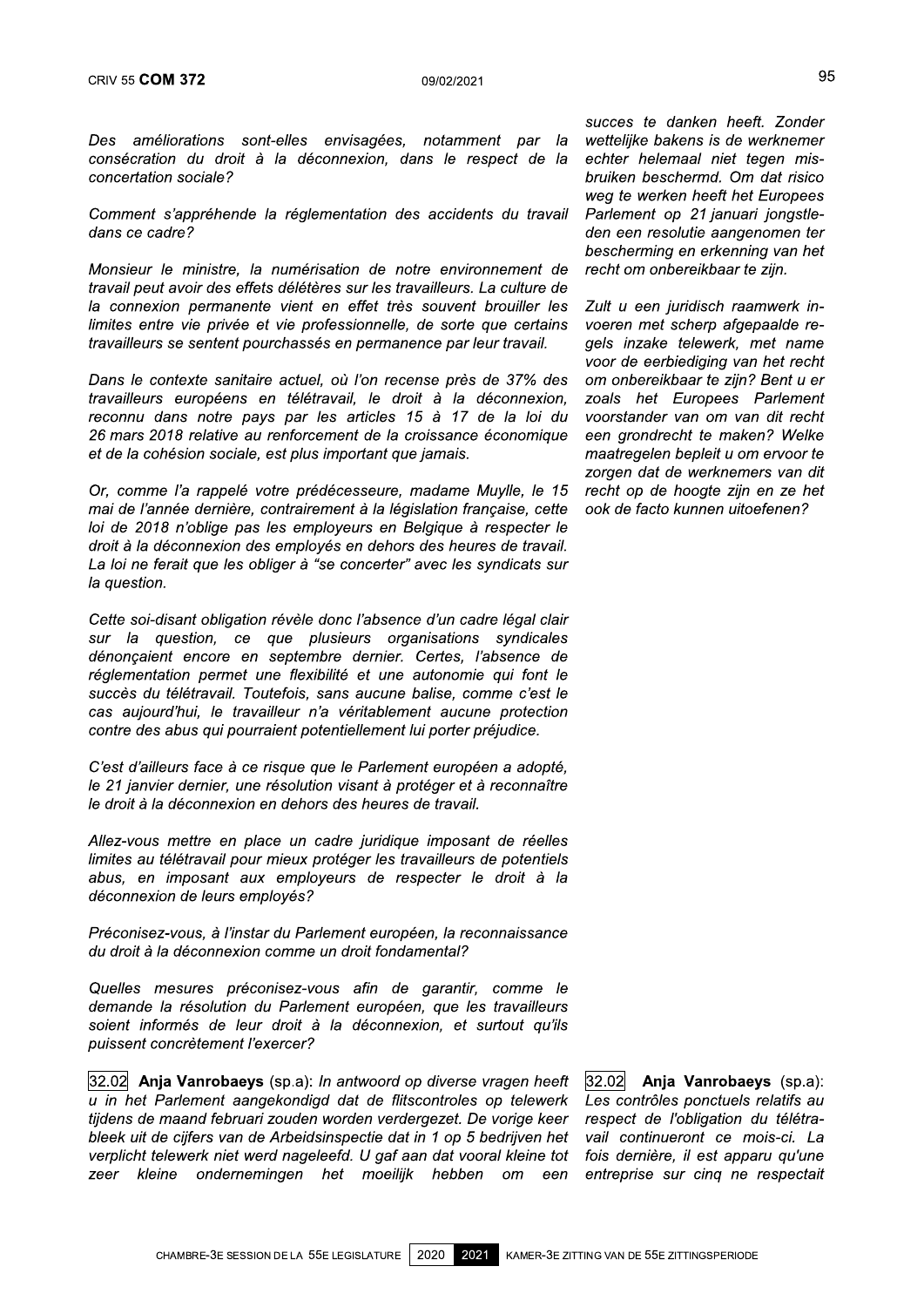telewerkbeleid te ontwikkelen.

Ondertussen heeft de NAR op 26 januari de cao nr. 149 en een advies aangenomen betreffende aanbevolen of verplicht telewerk omwille van de coronacrisis. Deze cao verplicht ondernemingen die nog geen kader voor telewerk hebben opgezet, om dat nu te doen. De sociale partners hopen met dit instrument een nieuwe impuls te geven aan het bedrijfsoverleg over het verplicht telewerk zodat het beter kan worden omkaderd. In die optiek moeten volgens voornoemde cao, voor zover er in de onderneming nog geen kader bestaat, afspraken worden gemaakt over de vergoeding van de kosten van telewerk alsook over de bereikbaarheid van de telewerker.

In de cao is ook voorzien dat de werkgever passende maatregelen moet nemen om de verbondenheid van de telewerkers met de collega's en met de onderneming te behouden en isolatie te voorkomen. Daarbij moet hij bijzondere aandacht besteden aan kwetsbare telewerkers. In die optiek bepaalt de cao dat de werkgever onder andere goed georganiseerde en beperkte terugkeermomenten kan inplannen met respect voor de sanitaire voorschriften.

Kan u opnieuw een stand van zaken geven van de flitscontroles die de voorbije weken zijn uitgevoerd?

Wat is de stand van zaken van de andere controles op de naleving van de telewerkverplichting en andere coronamaatregelen op de werkvloer?

Zal u in overleg nog bijkomende initiatieven nemen  $\alpha$ ondernemingen, en in het bijzonder kleine ondernemingen, te ondersteunen bij het uitwerken van een telewerkstrategie? In welke mate zal hierbij worden ingezet op de verbondenheid tussen telewerkers?

Worden bovenop de bepalingen in voornoemde cao nog andere initiatieven genomen om de welzijnswetgeving bij verplicht telewerk te handhaven?

32.03 Nadia Moscufo (PVDA-PTB): Monsieur le ministre, nous ne pouvons que nous réjouir de la nouvelle CCT qui a été adoptée récemment pour réglementer le télétravail obligatoire ou recommandé dans le cadre des mesures sanitaires.

Ainsi, concrètement, les entreprises qui n'avaient pas encore mis en place de réglementation relative au télétravail en période Covid sont désormais obligées de conclure des accords à ce sujet. Dans ces accords, il est par exemple prévu d'assurer la prise en charge par l'employeur, des frais liés aux installations informatiques, à la connexion internet, aux équipements adéquats,...

Cette CCT représente selon nous un bon pas en avant à la condition, évidemment, que les employeurs jouent réellement le jeu.

Allez-vous vous assurer les employeurs jouent réellement le jeu? Si oui, comment? Et s'ils ne le font pas, qu'allez-vous faire?

Allez-vous vous assurer que les accords conclus soient bien respectés? Si oui, comment?

pas cette obligation. La mise au point d'une politique de télétravail est difficile surtout dans les petites et très petites entreprises. De son côté, le 26 janvier 2021, le CNT a adopté la CCT n°149. Celle-ci oblige les entreprises qui ne disposent pas encore d'un cadre pour le télétravail à en créer un. Les partenaires sociaux espèrent que cet instrument insufflera un nouvel élan à la concertation en entreprise sur le télétravail obligatoire, de sorte à mieux l'encadrer.

Quels sont les résultats des contrôles ponctuels effectués ces dernières semaines et d'autres contrôles portant sur l'obligation du télétravail et d'autres mesures corona sur le lieu de travail? Le ministre envisage-t-il de prendre d'autres initiatives concertées afin de soutenir les entreprises et en particulier les petites dans l'élaboration d'une stratégie en matière de télétravail? Dans quelle mesure misera-t-on à cet égard sur la solidarité entre télétravailleurs? Outre les dispositions de la CCT n°149. d'autres initiatives serontelles développées pour veiller au respect de la loi relative au bienêtre au travail dans le cadre du télétravail obligatoire?

32.03 Nadia Moscufo (PVDA-PTB): Het verheugt ons dat er onlangs een cao goedgekeurd werd om het verplichte of aanbevolen telewerk in het kader van de gezondheidsmaatregelen te reglementeren.

De bedrijven die nog geen regels in verband met het telewerk tijdens de coronaperiode hadden vastgesteld zijn nu verplicht om akkoorden hierover te sluiten. Het is de bedoeling dat de vergoeding van de kosten voor de software, de internetverbinding en de benodigde apparatuur door de werkgever in die akkoorden geregeld worden.

Zult u nagaan of de werkgevers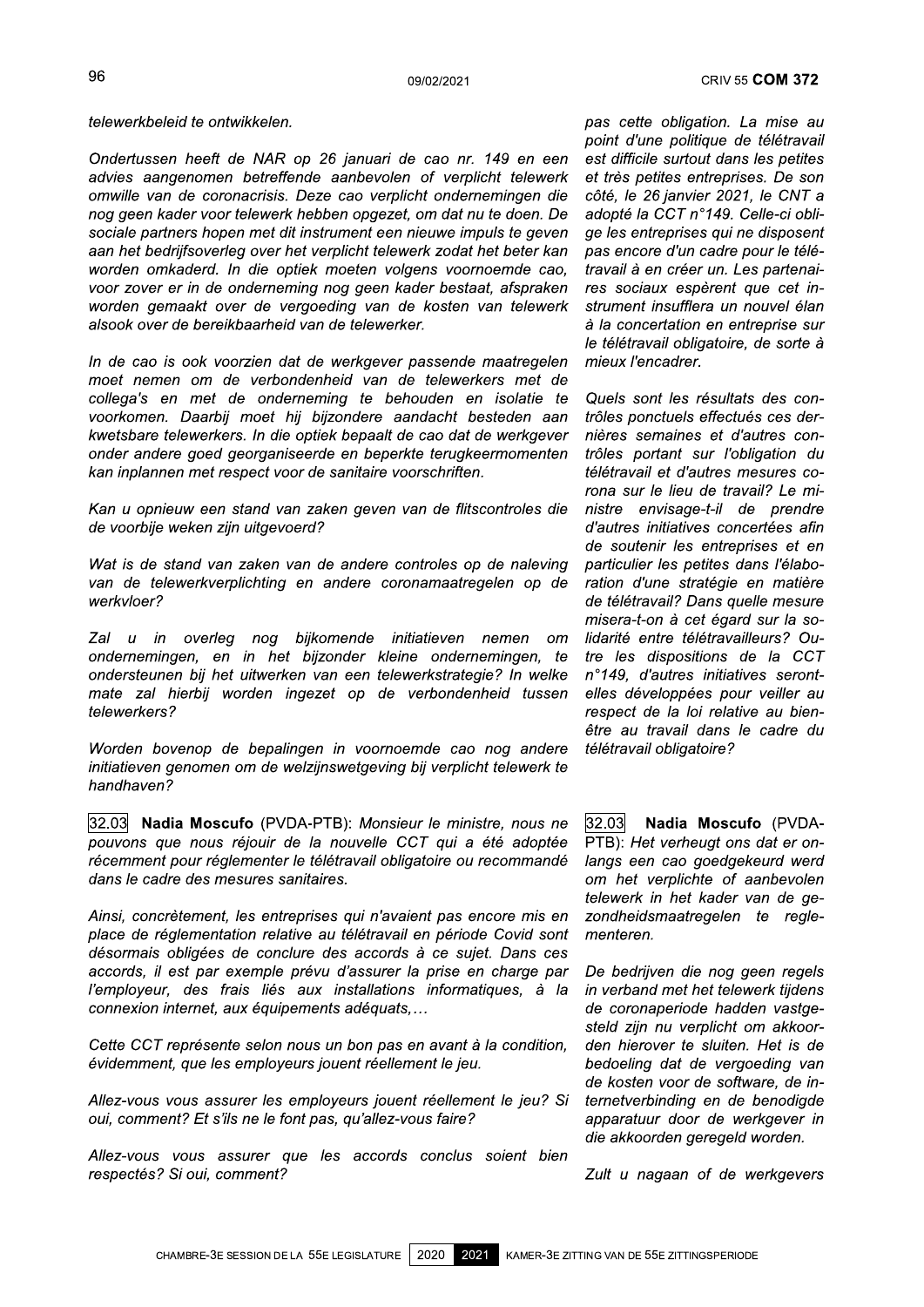La convention étant applicable jusqu'au 31 décembre 2021, comment CRIV 55 **COM 372** 09/02/2021<br>
La convention étant applicable jusqu'au 31 décembre 2021, comment den? Als<br>
envisagez-vous la suite? Des initiatives de votre part sont-elles déjà maatregele<br>
prévues? De cao<br>
2021. Wai<br>
<u>32.0</u> envisagez-vous la suite? Des initiatives de votre part sont-elles déjà prévues?

32.04 Pierre-Yves Dermagne, ministre: Madame la présidente, mesdames les députées, le télétravail à domicile dont nous parlons dans le contexte actuel est largement réglementé, d'une part par les dispositions sur le travail à domicile de la loi relative aux contrats de travail et, d'autre part, par la convention collective de travail (CCT) nº 85 du Conseil national du Travail (CNT) de 2005. En outre, la loi sur le travail faisable et maniable contient également une disposition sur le télétravail occasionnel. Ainsi, le télétravail est clairement ancré dans notre droit du travail, bien que certaines questions se posent encore quant à l'adaptation et l'interprétation de ce droit au télétravail à domicile.

Le travalileur en situation de teletravall a domicile est toujours protege par les règles impératives du droit du travail, qui doivent être respectées. La nouvelle convention collective négociée au sein du CNT traite en particulier de la situation du télétravail dit obligatoire ou fortement recommandé mais, ce faisant, elle s'appuie dans une large mesure sur le cadre juridique existant.

 $\mathbb{R}^2$ Des que les partenaires sociaux me le demanderont, je rendral cette convention collective de travail obligatoire par arrêté royal. Elle sera donc contraignante pour tous les employeurs. À défaut pour ces derniers de la respecter, des sanctions pourront être prononcées.

La question de la deconnexión sera abordee dans une evaluation prévue ultérieurement. L'avis 2195 du CNT qui accompagne la CCT indique explicitement qu'une telle évaluation approfondie est prévue. À cet égard, il convient en particulier de noter que la nouvelle CCT actuelle n'a qu'une durée limitée et prendra fin au plus tard le 31 décembre de cette année. Les évaluations nécessaires devraient être terminées d'ici là.

 Tout accident qui survient a un salarie pendant et a travers l'execution du contrat de travail et qui cause un préjudice est et doit être considéré comme un accident du travail. Comme pour les autres accidents du travail, les preuves recueillies sont très importantes. Dans l'avis précité, le CNT demande que le Comité de gestion des accidents du travail confirme une fois de plus cette position. Comme vous le savez. Fedris relevant de la compétence du ministre des Affaires sociales, je vous invite à adresser vos questions à ce sujet à mon excellent collègue Frank Vandenbroucke.

Statbel, l'office beige de statistique qui depend du SPF Economie, dispose de chiffres sur le télétravail basés sur l'enquête sur les forces de travail. Il s'agit d'une enquête socioéconomique annuelle par sondage auprès des ménages. Ces chiffres ne concernent que l'année 2019. Il en ressort qu'en 2019, 18,9 % des travailleurs travaillaient parfois ou habituellement à domicile. En 1999, ce chiffre  $\acute{v}$ etait de 7,4 %. On peut donc constater une évolution importante dans ce domaine, mais tout à fait compréhensible, vu l'évolution des

zich aan deze regels zullen houden? Als ze dat niet doen. welke maatregelen zult u dan nemen? De cao loopt tot 31 december 2021. Wat zal er daarna gebeuren?

32.04 Minister Pierre-Yves Dermagne: Telewerk wordt geregeld door de bepalingen inzake thuiswerk van de arbeidsover-<br>eenkomstenwet en door de eenkomstenwet cao nr. 85 van de NAR van 2005. De wet werkbaar werk bevat ook een bepaling over occasioneel telewerk.

De thuiswerkende telewerker wordt beschermd door de dwingende bepalingen van het arbeidsrecht. De nieuwe collectieve arbeidsovereenkomst behandelt het zogenaamde verplichte telewerk op basis van het bestaand wettelijk kader. Zodra het verzoek van de sociale partners ingediend is, zal ik die bij koninklijk besluit verplicht stellen. De werkgevers die zich er niet aan houden. kunnen worden bestraft

Het recht op ontkoppeling zal in een latere evaluatie aan de orde komen. Het advies nr. 2195 van de NAR dat bij de cao gevoegd is, voorziet in de evaluatie. Aangezien de nieuwe cao op 31 december 2021 verstrijkt, moeten de evaluaties tegen dan afgerond zijn.

 EIK ongeval tijdens de uitvoering van de arbeidsovereenkomst dat schade veroorzaakt, is een arbeidsongeval. Het verzamelde bewijs is zeer belangrijk. In het bovengenoemd advies verzoekt de NAR het Beneerscomite van de arbeidsongevallen dit standpunt te bevestigen.

Aangezien Fearis onder de minister van Sociale Zaken valt, dient u een vraag tot hem te richten.

Ú. Statbel beschikt over cijfers met betrekking tot het telewerk op basis van de jaarlijkse enquête naar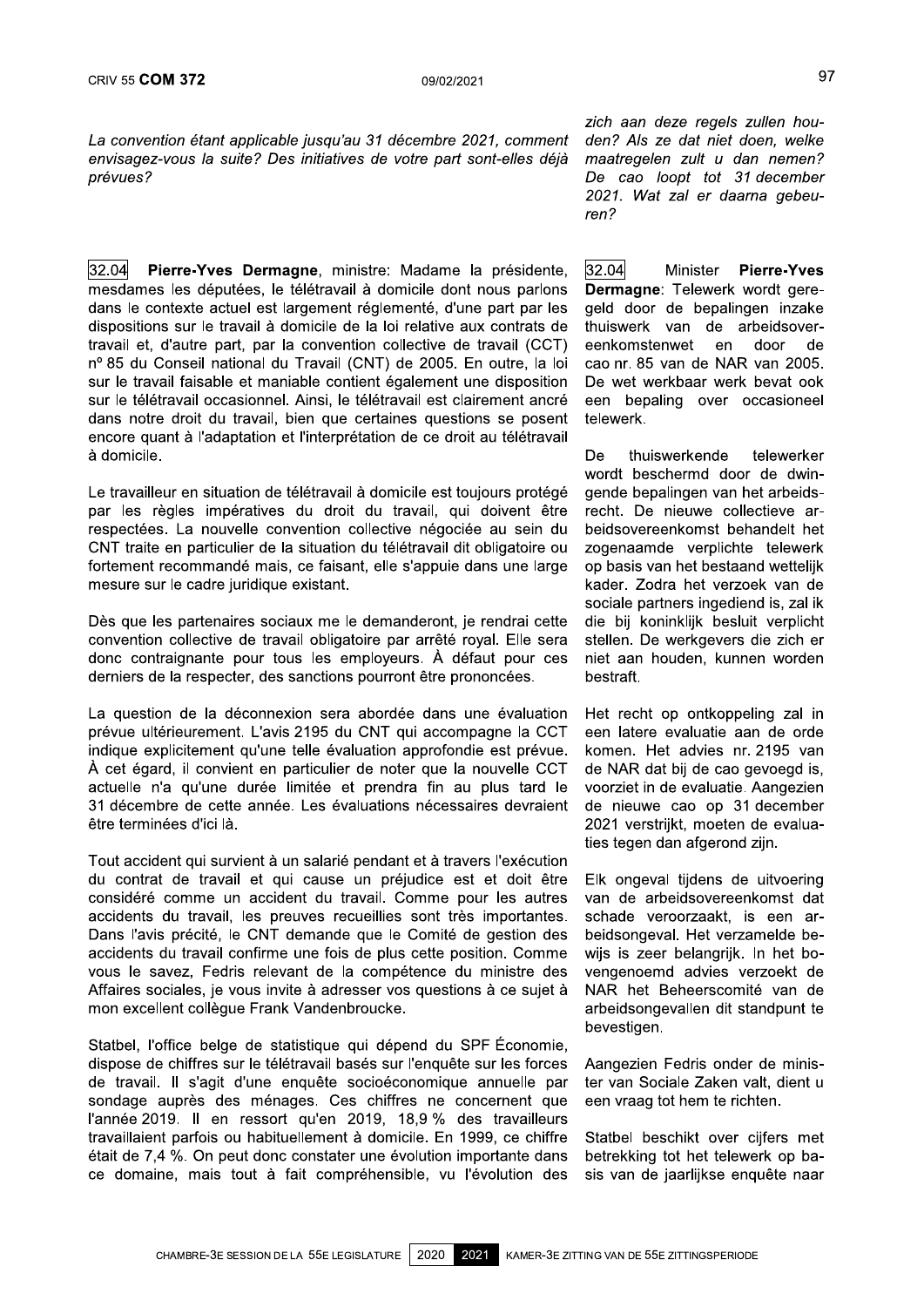moyens et des outils de communication. L'ensemble des informations sont disponibles sur le site web de Statbel, à savoir statbel.fgov.be.

Nous ne disposons pas de chiffres sur l'utilisation du télétravail ou les indemnités de télétravail. Il s'agit d'un accord conclu au niveau de l'entreprise ou entre l'employeur et le travailleur, sachant que l'employeur n'est pas tenu de le signaler.

La circulaire 2020/C/100 du 14 juillet 2020 relative aux dépenses propres à l'employeur pour le télétravail concerne la possibilité pour un employeur d'accorder, sous certaines conditions, une indemnité forfaitaire de télétravail aux travailleurs et aux travailleuses qui effectuent du télétravail de manière régulière et structurelle, c'est-àdire au moins cinq jours par mois, et ce, afin de couvrir les dépenses de ces travailleurs et de ces travailleuses qui sont à charge de l'employeur. Cette indemnité d'un montant maximum de 129,48 euros par mois constitue, dans le chef des bénéficiaires, un remboursement de dépenses propres à l'employeur qui sont non imposables.

Cette circulaire relève de la compétence du ministre des Finances à qui vous pouvez vous adresser pour obtenir de plus amples informations sur les conditions d'octroi de cette indemnité et, éventuellement, sur le nombre de travailleurs bénéficiant de celle-ci.

Mevrouw Vanrobaevs, tijdens de periode van 4 januari 2020 tot en met 1 januari 2021 werden er 382 flitscontroles op telewerk uitgevoerd. In 205 gevallen werden inbreuken vastgesteld. Bii 124 werkgevers ging het om inbreuken op het verplichte telewerk. Bij 186 werkgevers ging het om het niet naleven van andere coronapreventiemaatregelen, zoals social distancing. ventilatie of handhygiëne. De sociale inspecteurs hebben in januari ook nog andere controles uitgevoerd, zoals de klassieke controles op zwartwerk en sociale fraude.

In januari 2021 werden in totaal 804 controles uitgevoerd, waarbij 364 inbreuken werden vastgesteld. Het gaat onder meer om inbreuken op zwartwerk, de coronamaatregelen, tijdelijke werkloosheid en deeltiidse arbeid. Deze ciifers gaan alleen over de gemeenschappelijke controles, die door ten minste twee sociale inspectiediensten zijn uitgevoerd in de arrondissementencellen.

Daarbij komen ook nog alle afzonderlijke controles van de sociale inspectiediensten in het kader van hun corebusiness.

En plus des actions éclairs, des actions de sensibilisation sont bien entendu prévues pour aider les entreprises, petites et grandes, à aborder la problématique ou la question du télétravail, en mettant l'accent sur la santé et la sécurité des travailleurs et en les garantissant.

Un thème "télétravail" est en cours de développement sur le site du Centre de connaissances belge sur le bien-être au travail

de arbeidskrachten. In 2019 werkte 18,9 % van de werknemers soms of regelmatig van thuis uit, tegenover 7,4 % in 1999, wat door de evolutie van de communicatiemiddelen en -tools verklaard kan worden. We beschikken niet over cijfers aangaande de vergoedingen voor telewerk, aangezien die het voorwerp uitmaken van een overeenkomst binnen het bedrijf.

De omzendbrief van 14 juli 2020 voorziet in de mogelijkheid om voor regelmatig en structureel telewerk gedurende minstens vijf dagen per maand een forfaitaire vergoeding toe te kennen, zodat de kosten van de werknemers door hun werkgever vergoed worden. Die vergoeding van onkosten waarvoor de werkgever moet instaan, mag maximaal 129.48 euro per maand bedragen en wordt niet belast.

Voor meer informatie kunt u zich tot de minister van Financiën wenden.

Entre le 4 ianvier 2020 et le 1<sup>er</sup> janvier 2021, 382 contrôles éclair du télétravail ont été menés. Dans 205 cas, des infractions ont été constatées: il s'agissait dans 124 cas d'une infraction au télétravail obligatoire et 186 fois de respect insuffisant des mesures de prévention. En janvier, des contrôles du travail au noir et de la fraude sociale avaient aussi eu lieu. Au total, 804 contrôles ont été effectués en janvier 2021, et 364 infractions ont été constatées. Il s'agit de contrôles collectifs, effectués par deux services d'inspection au moins. Il faut mentionner en outre encore les contrôles séparés de l'inspection sociale.

Er werd ook voorzien in sensibiliseringsacties om de bedrijven te helpen toe te zien op de gezondheid en de veiligheid van de telewerkers. Er wordt momenteel een telewerkthema ontwikkeld op de website van BeSWIC om de preventieactoren met betrekking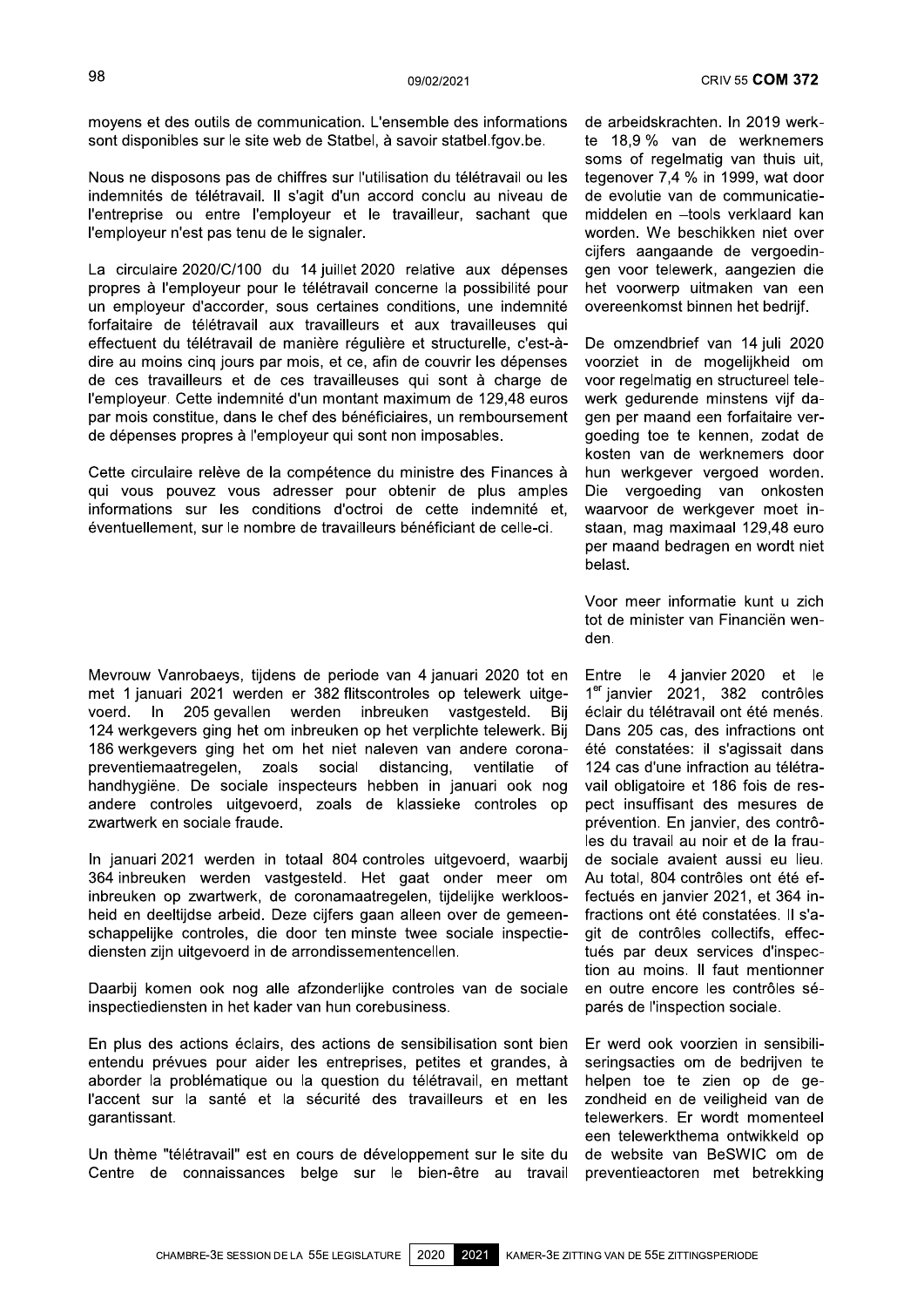l.

mentale, sécurité, etc.). Il comprendra des recommandations, des outils et du matériel de sensibilisation.

crav 55 **COM 372** 09/02/2021<br>
(www.beswic.be) afin de soutenir les acteurs de la prévention dans<br>
tous les aspects du bien-être au travail (santé physique, santé<br>
mentale, sécurité, etc.). Il comprendra des recommandations crack of the sacteurs de la prévention dans<br>312 (www.beswic.be) afin de soutenir les acteurs de la prévention dans<br>315 (toute les aspects du bien-être au travail (santé physique, santé<br>31 mentale, sécurité, etc.). Il compr CRIV 55 **COM 372** 09,<br>
(www.beswic.be) afin de soutenir les acteurs de<br>
tous les aspects du bien-être au travail (sant<br>
mentale, sécurité, etc.). Il comprendra des reco<br>
outils et du matériel de sensibilisation.<br>
Au cours Au cours de cette legislature, nous voulons permettre aux partenaires sociaux de jouer un rôle de manière optimale aux niveaux interprofessionnel, sectoriel et de l'entreprise, afin d'aborder le plus (www.beswic.be) afin de soutenir les acteurs de la prévention dans tot hous les aspects du bien-être au travail (santé physique, santé tools, mentale, sécurité, etc.). Il comprendra des recommandations, des sering outils e (www.beswic.be) aim de soutenir les acteurs de la prevention dans<br>tous les aspects du bien-être au travail (santé physique, santé<br>mentale, sécurité, etc.). Il comprendra des recommandations, des<br>outils et du matériel de se rous les aspects du bien-etre au travail (sante priysique, sante mentale, sécurité, etc.). Il comprendra des recommandations, des outils et du matériel de sensibilisation.<br>Au cours de cette législature, nous voulons permet sociaux sont ceux qui connaissent le mieux la situation sur le lieu de travail. Il est donc évident pour moi qu'ils doivent être impliqués autant que possible et que nous devons chercher ensemble les solutions les Au cours de cette législature, nous voulons permettre aux partenaires<br>sociaux de jouer un rôle de manière optimale aux niveaux<br>interprofessionnel, sectoriel et de l'entreprise, afin d'aborder le plus<br>efficacement possible Au cours de cette legislature, nous voulons permettre aux partenaires<br>sociaux de jouer un rôle de manière optimale aux niveaux<br>interprofessionnel, sectoriel et de l'entreprise, afin d'aborder le plus<br>efficacement possible monde du travail est confronté.

32.05 Sophie Rohonyi (DéFI): Monsieur le ministre, je vous remercie pour votre réponse très complète.

ii est vrai que le teletravali et les accidents du travail qui que possible et que nous devoirs crieticle ensemble les solutions les<br>plus efficaces pour résoudre les différents problèmes auxquels le<br>monde du travail est confronté.<br><u>32.05</u><br>**Sophie Rohonyi** (DéFI): Monsieur le ministre, législatif. Toutefois, comme vous l'avez souligné, cet arsenal doit pouvoir être adapté en particulier au regard du droit à la déconnexion. Ces conventions collectives ont été adoptées dans un autre contexte que celui-ci et en tout cas, dans un contexte où le rapport avec les réseaux sociaux est moins présent.

On volt que c'est par les reseaux sociaux que la pressión sur le travail continue à s'exercer. Cette convention temporaire me conforte dans l'idée qu'elle doit être pérennisée. En effet, le télétravail est<br>aujourd'hui-obligatoire, mais il n'est-pas-observé-notamment-de-par-le pouvoir etre adapte en particulier au regard du droit à la deconnexion.<br>Ces conventions collectives ont été adoptées dans un autre contexte<br>que celui-ci et en tout cas, dans un contexte où le rapport avec les<br>réseaux socia fait du manque de soutien aux télétravailleurs au niveau de la santé mentale, du matériel informatique, des frais importants d'électricité et de connexion que le télétravail implique. On volique cesti par less parents resseaux socializy que la pressioni sure travail librex and once<br>
continue à s'exercer. Cette convention temporaire me conforte dans op het vlak variation<br>
d'idée qu'elle doit être pérenni

Il y aussi une crainte que je ne vous ai pas entendu aborder. Nombre d'employés ont peur d'être "fliqués" par leur employeur, car on sait qu'il existe des logiciels performants et que certains employeurs tendent à multiplier les réunions pour s'assurer que le travailleur remplit bien les tâches qui lui incombent. Il y a une vraie crainte par rapport à cela.

rait du manque de soutien aux telerravailleurs au niveau de la sante<br>mentale, du matériel informatique, des frais importants d'électricité et<br>de connexion que le télétravail implique.<br>Il y aussi une crainte que je ne vous  $\mathbf{r}$ 1 out cela pour vous dire qu'a coté des régles d'encadrement et des If y aussi une crainte que je he vous at pas entendu aborder. Nombre d'employés ont peur d'être "fliqués" par leur employeurs, car on sait qu'il existe des logiciels performants et que certains employeurs tendent à multipl demployes ont peur drete iniques par ieur employeur, car on sat<br>
qu'il existe des logiciels performants et que certains employeurs<br>
tendent à multiplier les réunions pour s'assurer que le travailleur<br>
remplit bien les tâch votre part à cet égard et j'en suis très heureuse. Il faut aussi aller davantage vers des compensations pour les charges d'infrastructure domestique. C'est le choix qui a été fait par les Pays-Bas ou encore par la Finlande. Je pense qu'il serait intéressant de s'y atteler.

Enfin, je voulais attirer votre attention sur les effets secondaires du télétravail, notamment pour les restaurants et les petits commerces qui se trouvent dans les quartiers de bureaux. Votre tâche par rapport Vraiment bailser ce droit à la deconnexion. J'entends une volonte de<br>votre part à cet égard et j'en suis très heureuse. Il faut aussi aller<br>downstage vers des compensations pour les charges d'infrastructure<br>par la Finlande à cela n'est pas simple parce qu'on doit encadrer le télétravail et on doit l'encourager, mais on doit faire en sorte de sauvegarder les emplois concernés par ces commerces qui siègent dans les quartiers de bureaux en même temps. C'est une tâche compliquée pour par la Finlande. Je pense qu'il serait interessant de sy atteier.<br>
Enfin, je voulais attirer votre attention sur les effets secondaires du<br>
télétravail, notamment pour les restaurants et les petits commerces<br>
qui se trouve laquelle vous pourrez compter sur notre soutien.

tot het welzijn op het werk met<br>tools, aanbevelingen en sensibili-99<br>31<br>16) to dans tot het welzijn op het werk met<br>31. east tools, aanbevelingen en sensibili-<br>31. east seringsmateriaal te ondersteunen.<br>32. Wij willen dat de sociale partners<br>32. een optimale rol spelen op inter-<br>21. east seringsmateriaal te ondersteunen. Wij willen dat de sociale partners een optimale rol spelen op inter-<br>proessioneel, sectoraal en be-99<br>tot het welzijn op het werk met<br>tools, aanbevelingen en sensibili-<br>seringsmateriaal te ondersteunen.<br>Wij willen dat de sociale partners<br>een optimale rol spelen op inter-<br>proessioneel, sectoraal en be-<br>drijfsniveau inzak drijfsniveau inzake de preventie van psychosociale risico's en samen met hen oplossingen uitwerken.

32.05 Sophie Rohonyi (DéFI): We moeten de instrumenten die<br>de wetgeving ons biedt kunnen 32.05 **Sophie Rohonyi** (DéFI):<br>We moeten de instrumenten die<br>de wetgeving ons biedt kunnen<br>aanpassen, zeker wat het afmel-<br>dingsrecht betreft, in een periode<br>waarin de werkdruk vooral via so-<br>ciale netwerken uitgeoefend wo aanpassen, zeker wat het afmel-<br>dingsrecht betreft, in een periode itions les<br>
iguels le<br>
je vous 32.05 **Sophie Rohonyi** (DéFI):<br>
We moeten de instrumenten die<br>
de wetgeving ons biedt kunnen<br>
ivail qui aanpassen, zeker wat het afmel-<br>
arsenal dingsrecht betreft, in een periode<br>
enal doit waarin de werkdruk vooral via sociale netwerken uitgeoefend wordt. We moeten die tijdelijke overeen-<br>komst bestendigen. Als de telere, je vous **52.03 Sophie Rononyi** (Deri):<br>
We moeten de instrumenten die<br>
de wetgeving ons biedt kunnen<br>
travail qui aanpassen, zeker wat het afmel-<br>
otre arsenal dingsrecht betreft, in een periode<br>
arsenal doit waarin werkverplichting niet nageleefd wordt, dan komt dat door een ge-<br>brek aan ondersteuning, of dat nu nts au travail qui aanpassen, zeker wat net amel-<br>
dans notre arsenal dingsrecht betreft, in een periode<br>
eé, cet arsenal doit waarin de werkdruk vooral via so-<br>
it à la déconnexion. ciale netwerken uitgeoefend wordt.<br>
sun op het vlak van mentaal welzijn, ICT-materiaal of aansluitingskosten is.

Ten slotte zijn de werknemers Werkverplichting hiet nageleerd<br>
ression sur le travail brek aan ondersteuning, of dat nu<br>
e me conforte dans op het vlak van mentaal welzijn,<br>
le télétravail est ICT-materiaal of aansluitingskos-<br>
otamment de par le ten i sommige werkgevers vergaderen erop los om zich ervan te vergewissen dat hun werknemers zich wel degelijk van hun taken kwijten.

Het afmeldingsrecht moet afgeba-Ten slotte zijn de werknemers<br>bang dat ze bespied worden:<br>sommige werkgevers vergaderen<br>erop los om zich ervan te verge-<br>wissen dat hun werknemers zich<br>wel degelijk van hun taken kwijten.<br>Het afmeldingsrecht moet afgeba-<br>k kend worden. Ik hoor dat u daar-<br>toe bereid bent, en dat verheugt border. Nombre erop los om zich ervante verkgevers vergaderen<br>
border. Nombre erop los om zich ervan te verge-<br>
eur, car on sait wissen dat hun werknemers zich<br>
ins employeurs well degelijk van hun taken kwijten.<br>
le le tr me. Men moet ook streven naar compensaties voor de infrastruc-<br>tuurkosten bij de werknemers on sait wissen dat nun werknemers zich<br>loyeurs wel degelijk van hun taken kwijten.<br>vailleur<br>the par Het afmeldingsrecht moet afgeba-<br>kend worden. Ik hoor dat u daar-<br>toe bereid bent, en dat verheugt<br>et des me. Men moet ook thuis, zoals in Nederland en Finland.

 $\mathbb{Z}^2$ Telewerk moet aangemoedigd worden, maar men moet ook oog<br>hebben voor de vrijwaring van de cadrement et des me. Wen moet ook streven naar<br>
e pense qu'il faut compensaties voor de infrastruc-<br>
Il faut aussi aller thuis, zoals in Nederland en Finl-<br>
es d'infrastructure and.<br>
ys-Bas ou encore<br>
y atteler. Telewerk m werkgelegenheid in de kleine handelszaken die in kantoorwijken gevestigd zijn. U kunt rekenen op onze steun in het kader van die complexe opdracht.